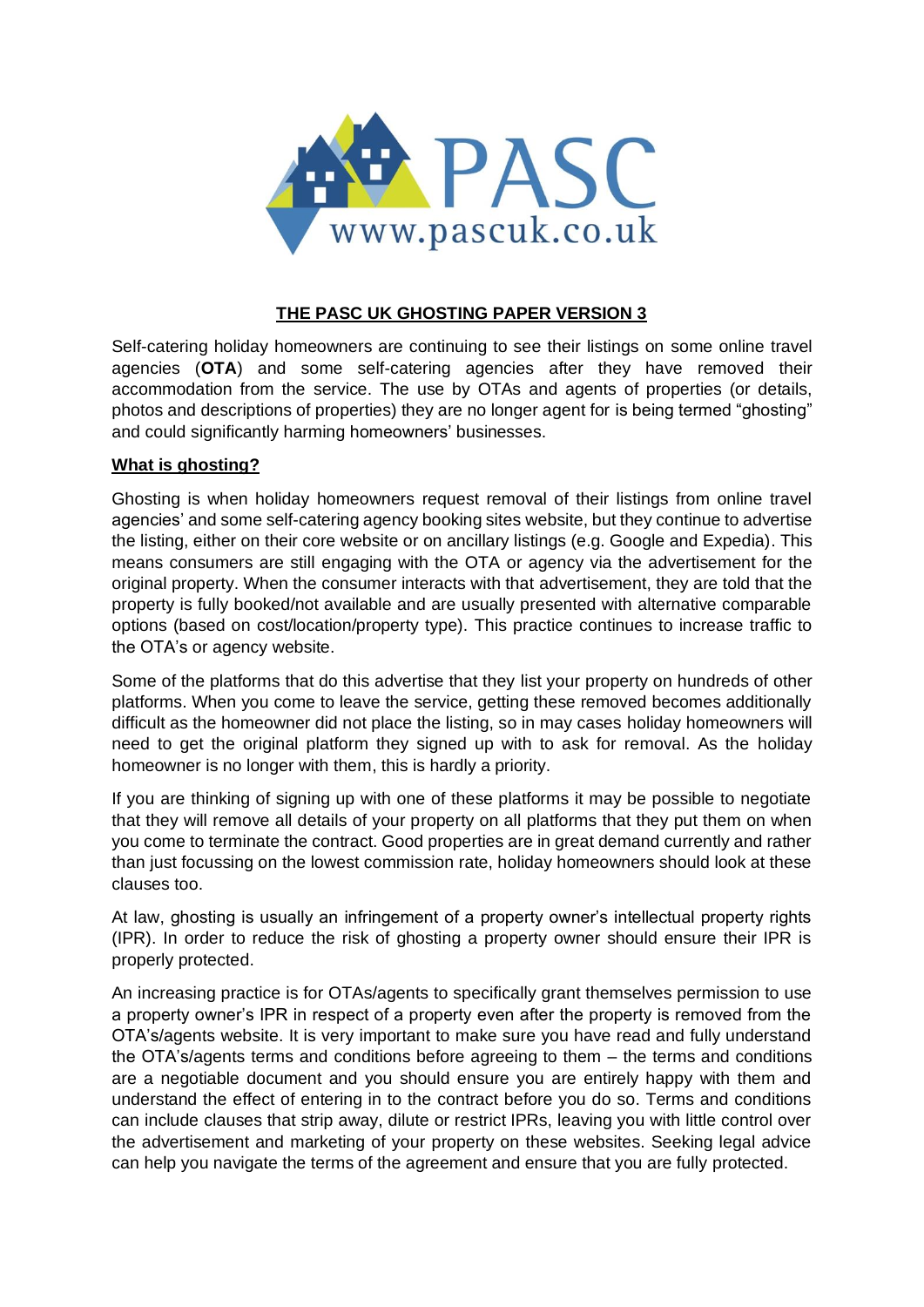### **What to do to stop it**

If you are about to sign up with an OTA/agent platform, and you have checked the contract and it includes the perpetual right to images, etc, you could write to them and simply state that you will not sign up to the platform if they don't give you an undertaking to remove all your images and content when you leave the platform. This is unlikely to work with uncontactable offshore OTA's but could work with UK based agents, particularly if you have a desirable property that they are keen to let. There is no good business case that we can think of for ghosting, so it's likely that you could secure agreement at this early stage.

It may also be possible to get the Agent to give you an undertaking to remove all images content when you leave if you are under contract with them, and the contract includes the clause about perpetual rights to use images, content etc. You could simply say that if they do not agree to that undertaking you will serve notice. Again, if you have a property that generates good bookings for them, there is no real cost to them agreeing to do this.

# **Protect Your Intellectual Property Rights**

### Register your trade mark

Registering your property name/logo as a trade mark will give you the exclusive right to prevent others from using your mark. A trade mark is an asset and it can be exploited to increase revenue and protect you from others trying to use your marks without your consent. If someone does try to use your mark, this will be a form of trade mark infringement and you can take legal action. Other than giving you legal protection, your trade mark also prevents confusion in the marketplace. If OTA's/agents advertise your letting using your registered trade marks without your permission, you will likely have a strong case of trade mark infringement against them.

### Passing Off

If you have been using your trade mark, but not secured a registration, it may still be possible to take action against someone who is using your mark without your permission. This can be done under the action of "passing off." Establishing "passing off" is normally higher from an evidential standpoint, but it protects all ways in which a claimant's product or business may be identified, stops others as "passing off" as representing your business and is not confined only to marks that meet the criteria for registration.

In most circumstances a claim for passing off need to meet this three-part test:

- Existence of a reputation or goodwill in the trade mark and:
- The other party made a misrepresentation that led to confusion between your product and the offending product; and
- Whether damage has been caused to your reputation by virtue of any confusion established.

Goodwill is the "benefit and advantage of a good name, reputation and connection of a business." It is important to prove that the public associates the trade mark with the claimant's business. The claimant must also show that their mark distinguishes their business and the services they provide from others. It is not enough for consumers to simply know that a particular brand identifies with certain goods and services – in practice this means the test can be very hard to "pass".

The second element is for the claimant to prove that the defendant's misrepresentation has led or is likely to lead to confusion and deceit. They must also prove that it misleads a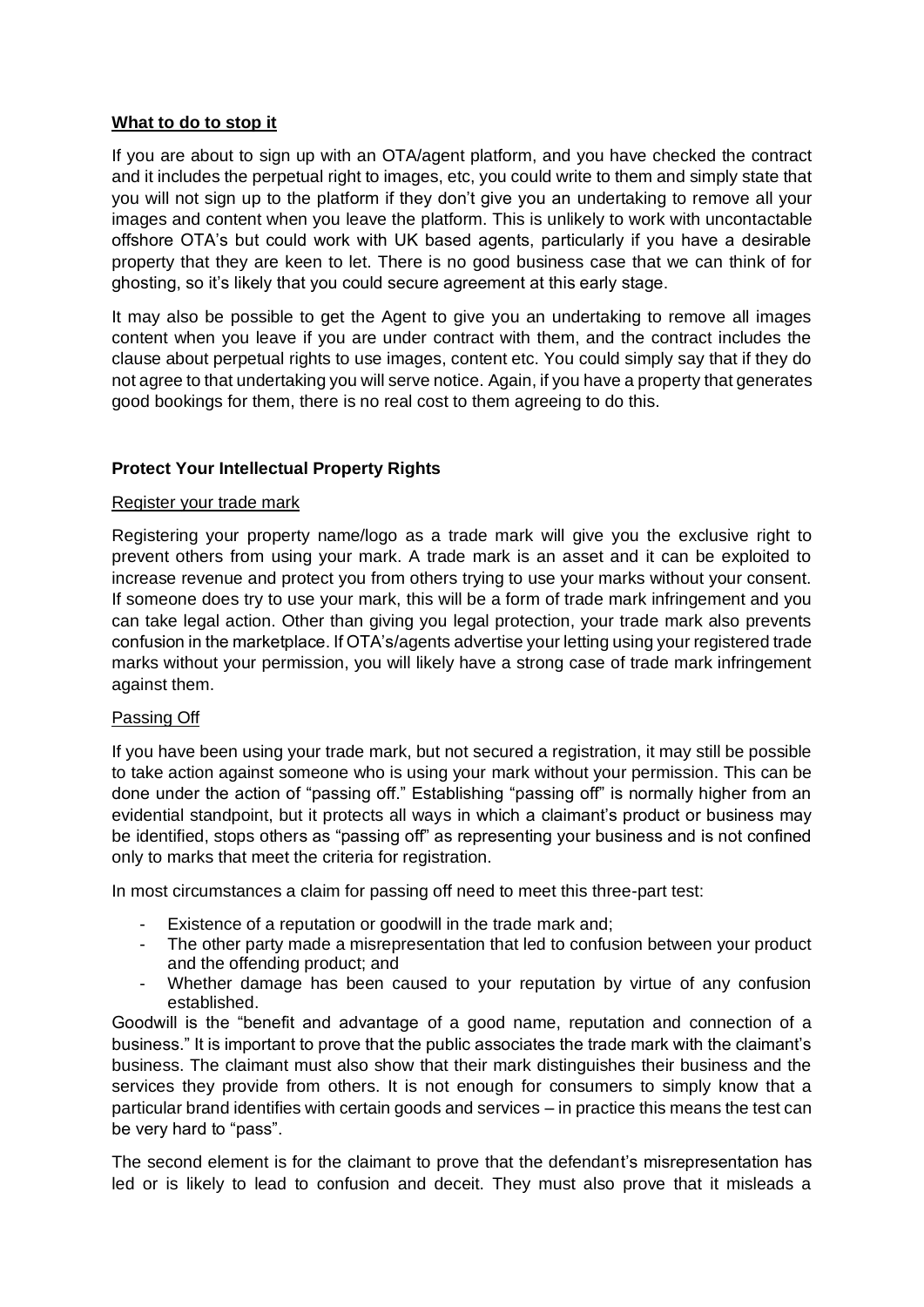proportion of the public into believing that their goods and services belong to the claimant's business. The deception does not need to be intentional.

For the final element, the damage must arise from the consumer's reliance on the defendant's misrepresentation. This can arise where the claimant has lost sales because of the defendant's misrepresentation or as a result of dilution to their reputation.

In some circumstances, sending a letter claiming that passing off has been committed will be enough to solve the issues with OTAs/agents. However, OTAs/agents have recently become aware of this tactic and often challenge passing off claims, due to the subjective nature of the three-part test. They are also more likely to challenge you, or ignore your letter, if they have been granted an exclusive licence over your IPRs.

A trade mark cannot be descriptive or non-distinctive; e.g. "The Old Corn Barn" is not capable of protection. Higher Wiscombe would also not be capable of protection. This is because it is a geographical location and therefore does not distinguish the good and/or services of the proprietor from those from other providers. However, if a mark is stylised (i.e. an element of distinctiveness is introduced) then it may be capable of protection. An example is given below.



If you obtain protection for your stylised mark it is important that you then consistently and comprehensively use that mark in trade (e.g. as a water mark or logo on images, on website banners, documentation and any marketing materials).

In the UK, the trade mark process from filing to registration typically takes around 4 months if there are no substantial refusals or oppositions raised. The official fees for a standard trade mark application in 1 class costs £170 with each additional class costing £50. Once a mark is filed it cannot be amended, so we recommend trade mark applications are conducted by a professional on your behalf. Stephens Scown are one of the largest trade mark filers in the UK and have dedicated trade mark professionals who can obtain trade mark protection for you from £430 (+ VAT) (plus official filing fees).

### **Assignment**

The general rule is that the individual that created the work, including photographs, videos, marketing material, owns the material. If you hire a photographer to take photographs of your properties, unless you assign the rights to yourself, you do not own the photos. It is the same if the OTA/agent took photos of your property (or arranged for the photography) to use for advertisement on their website; they own the work and the copyright.

To avoid this problem, it is important to include in a contract that all the work will be assigned over to you. Assignment is an outright transfer of an owner's rights, title and interests in certain intellectual property rights (IPRs). The transferring party (the "assignor") transfers to the receiving party (the "assignee") its ownerships in IPRs.

#### Negotiate the contract

Self-catering accommodation owners are not protected by consumer laws when it comes to dealing with OTAs/agents. As such, their relationship with OTAs/agents is often not fair –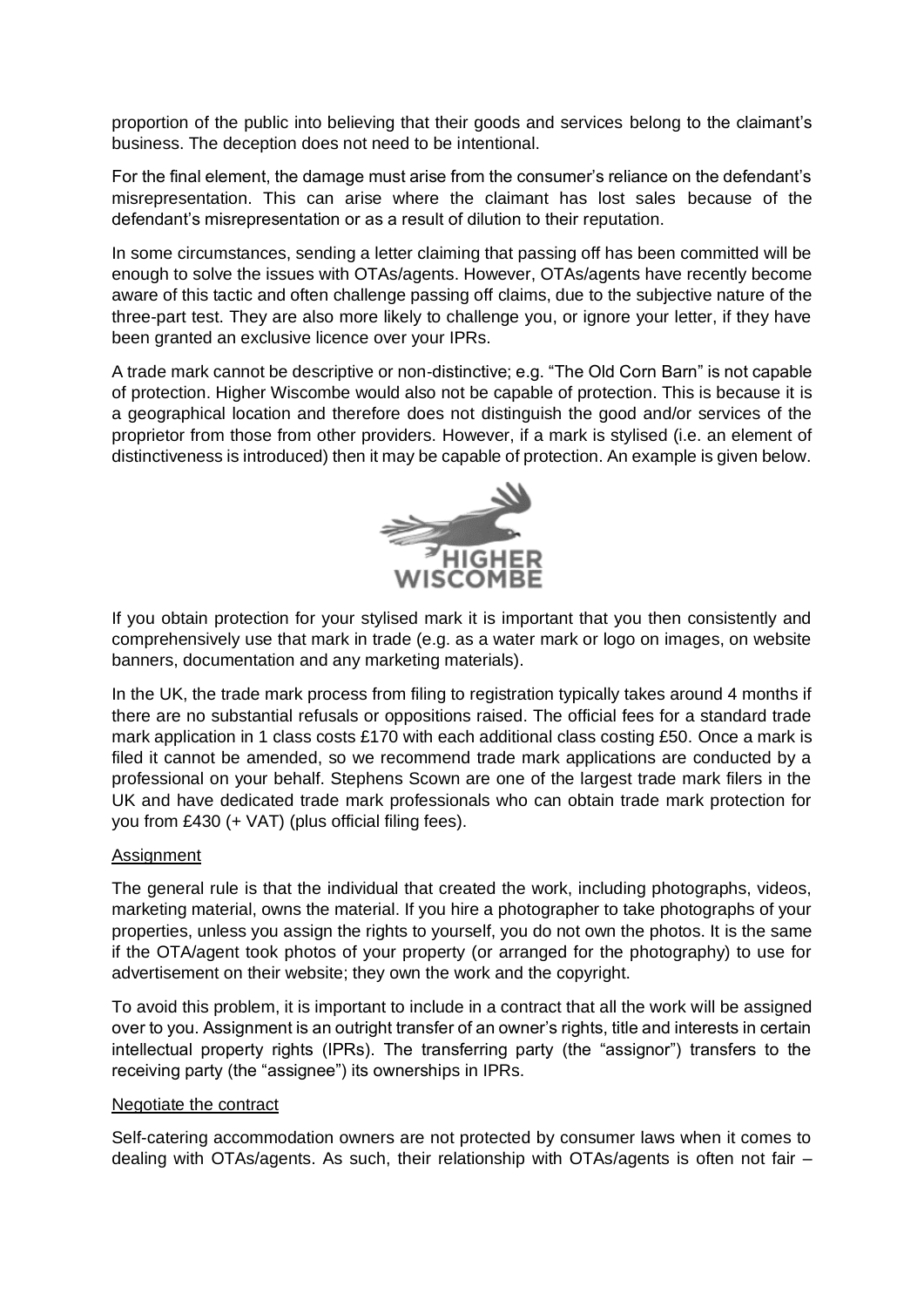OTAs/agents may have onerous conditions in the contracts. You should not agree to terms you have not read, do not understand or are unfairly weighted against you.

Even where you have a registered trade mark and can prove ownership of your copyright, an OTA/agent may have a sophisticated intellectual property clause in the contract that grants them a licence (i.e. right to use) the same, even after the contract has ended. This could mean that once you sign up to using their platform, you allow your IPR to be used by the OTA/agent as they see fit. The wording may vary but key terms to watch for are "irrevocable", "perpetual", "exclusive" licence to use your photos, videos, marketing material, etc. Once the agreement is signed, you will not be able to remove that permission and it will be near impossible to get those intellectual property rights back – even if you have registered trade mark rights, they could be subject to this licence and become unenforceable against an OTA/agent. This would make it more difficult to argue that the OTA/agent is "ghosting" your letting, as they have a right to use your IPR.

## **5 steps to stop being ghosted**

1. Identify if you are being ghosted

If you attended the webinar, you can follow Clockwork's instructions on how to identify whether you're being ghosted. If not, the webinar recording is available here: https://www.pascuk.co.uk/webinars/

Otherwise, the following steps can help you search for your accommodation on OTA/agent websites:

- a. Open Google Chrome and search for a photo of your accommodation either through your own website, on Google images or on an OTA/agent website.
- b. Right click on the image of your accommodation.
- c. Select "Search Google for image."
- 2. Make a list

Make a list of the OTA/agent websites who are continuing to use your accommodation photos after you have requested removal of your listing.

- 3. Check whether you have (or had) a contract in place with the OTA/agent If you do, check the terms in the contract to ensure the OTA doesn't have a right to use your imagery.
- 4. Send a letter

Send the suggested letter by email to each of the OTA/agent websites that are ghosting you. In the letter, you should tell them to remove your images and content from their website. You should set a deadline by which images should be removed.

5. Take Advice

If the OTA/agent continues to use your imagery, refuses to cease use or just don't respond, you should seek legal advice.

Stephens Scown have developed a specific package to help self-accommodation businesses deal with ghosting. We charge a fixed fee of £800 (+ VAT) to:

- 1. conduct an initial review of the OTA/agent terms and conditions (focussed the issues of termination, IPR licenced and continued marketing);
- 2. give initial advice on the legal position provided by email; and
- 3. provide a precedent letter which can be used as a basis for writing to an OTA/agent to request cessation of the property owner's IPR/use of the Property.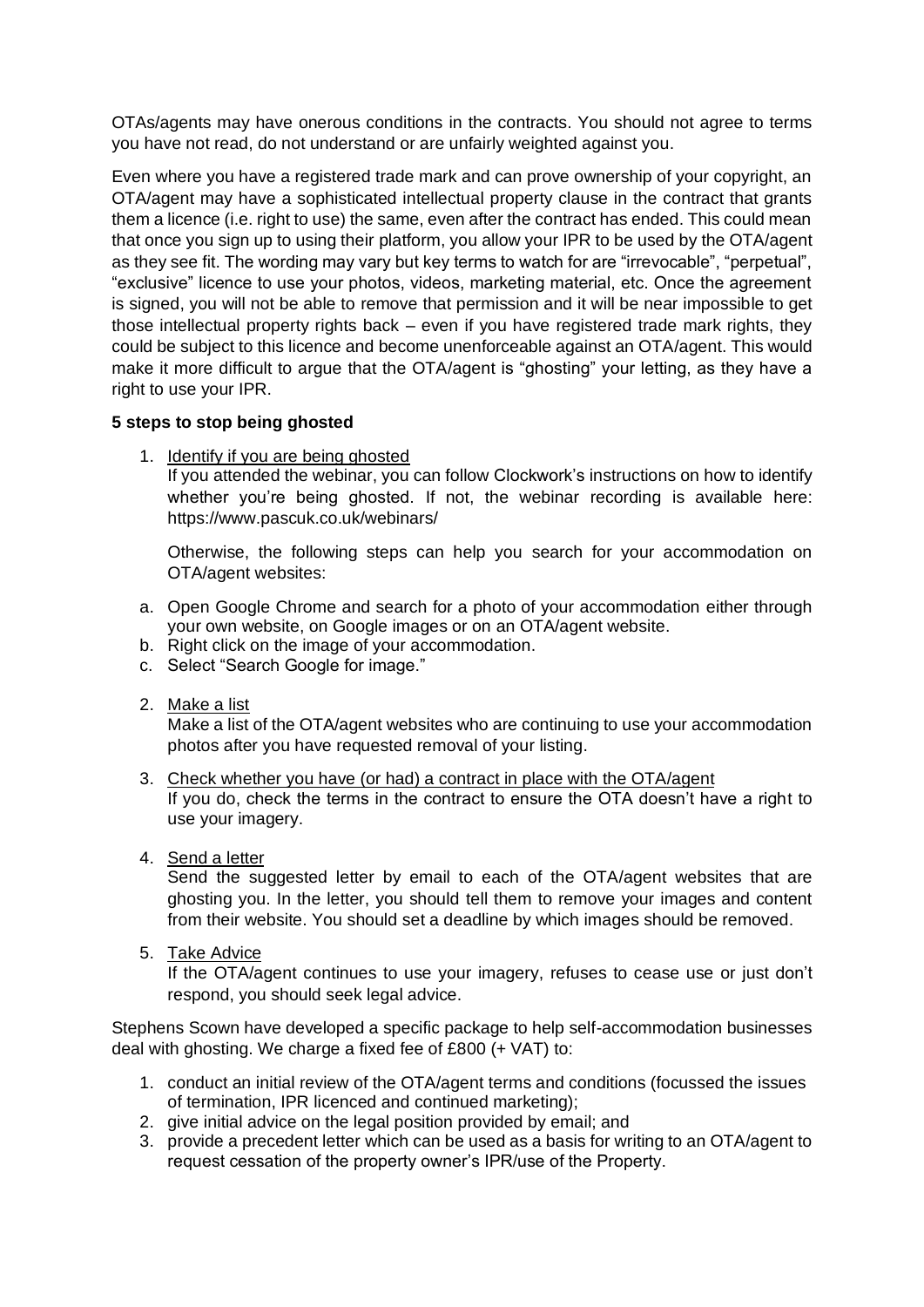Stephens Scown can offer bespoke services specific to your needs in addition or instead of the above. For more information, you can contact them [here:](file:///C:/Users/alistairhandyside/Documents/PASC/here) https://www.stephensscown.co.uk/business/specialist-sectors/leisure-and-tourism

Since publishing version 1 of this paper other solutions have been successful for holiday homeowners.

These are worth investigating too.

# **SOME OTHER OPTIONS TO CONSIDER**

If you don't want to start by going through the suggestion above, then here are a couple of other routes. If these don't work, some Trading Standards officers will take it more seriously than others and the ASA may also vary in its responses you may need to consider the options above.

It is always best to try and get the offending platform to remove images by asking them nicely first. If at first you don't succeed you may have to keep trying, persistence can pay off.

## **APPROACH 1**

The Consumer Protection from Unfair Trading Regulations 2008 (CPRs) prohibits 31 commercial practices which are unfair in all circumstances. One of these practices is described as:

*Making an invitation to purchase products (or services)… without disclosing the existence of any reasonable grounds the trader may have for believing that he will not be able offer to supply, or to procure another trader to supply those products(or services)...* 

Businesses that carry out a prohibited commercial practice are guilty of a criminal offence. Moreover these are "strict liability offences". This means that it only has to be demonstrated that the prohibited act has occurred; there is no need to demonstrate intent to mislead a customer.

Enforcement of the CPRs is primarily the responsibility of Local Authority Trading Standards Services. So one route to getting the ghost listings stopped would be to contact the relevant Trading Standards and ask them to take action. Note: you may need to go through your local Citizens Advice Bureau first.

Alternatively, property owners could send an email to the platform that is ghosting the property direct to the management of the platform saying that they are listing the owners' property in contravention of the Consumer Protection from Unfair Trading Regulations 2008.

Depending on how strongly you feel you could then state that by listing the property on the platform (and allowing it to appear on secondary websites) the platform is